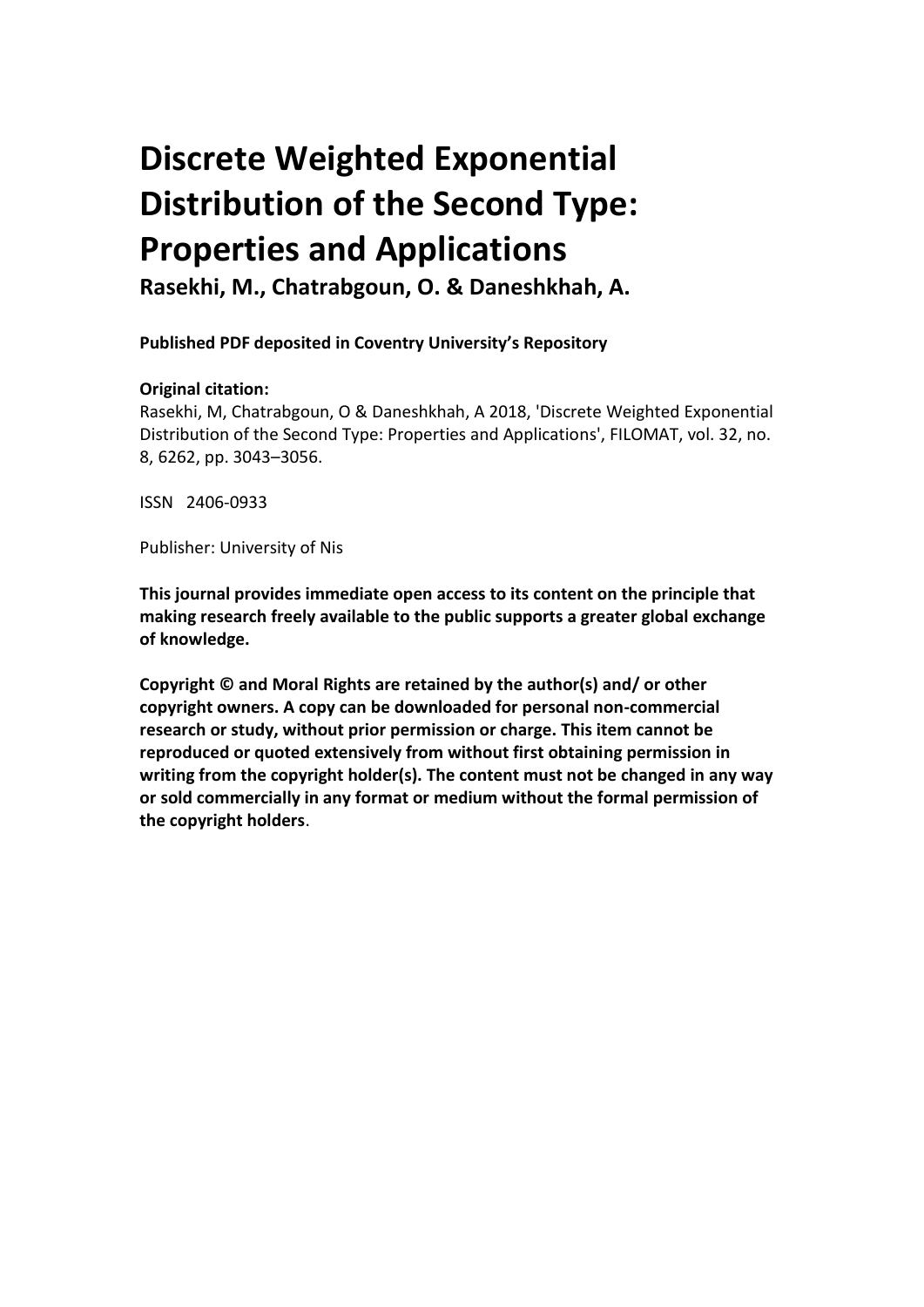Filomat xx (yyyy), zzz–zzz DOI (will be added later)

Published by Faculty of Sciences and Mathematics, University of Niš, Serbia Available at: http://www.pmf.ni.ac.rs/filomat

## **Discrete Weighted Exponential Distribution: Properties and Applications**

**Mahdi Rasekhi<sup>a</sup> , Omid Chatrabgoun<sup>a</sup> , Alireza Daneshkhah<sup>b</sup>**

*<sup>a</sup>Department of Statistics, Faculty of Mathematical Sciences and Statistics Malayer University, Malayer, Iran <sup>b</sup>Faculty of Engineering, Environment and Computing, Coventry University, Coventry, CV1 2JH, UK*

**Abstract.** In this paper, we propose a new lifetime model as a discrete version of the continuous weighted exponential distribution which is called discrete weighted exponential distribution (DWED). This model is a generalization of the discrete exponential distribution which is originally introduced by Chakraborty (2015). We present various statistical indices/properties of this distribution including reliability indices, moment generating function, probability generating function, survival and hazard rate functions, index of dispersion, and stress-strength parameter. We first present a numerical method to compute the maximum likelihood estimations (MLEs) of the models parameters, and then conduct a simulation study to further analyze these estimations. The advantages of the DWED are shown in practice by applying it on two real world applications and compare it with some other well-known lifetime distributions.

#### **1. Introduction**

Although, the continuous distributions are more widely used for modelling the lifetime of a component or system, but there would be are situations that discrete lifetime distributions are more plausible to apply due to the nature of the problem. For instance, the discrete distributions would be better choices for modelling the lifetime of an on/off switch or lifetime of a device that is exposed to shocks, etc. The geometric, negative binomial and the multinomial are among more popular discrete models which have been widely used in the reliability analysis and other related applications (Meeker and Escobar, 1998). The common way to construct discrete distributions is based on the discretization of some suitable continuous distributions for example Chakrabortry and Chakravarty (2012, 2014, 2016), Chakrabortry and Gupta (2015), Chakrabortry (2015a, 2015b) and Chakrabortry and Bhati (2016). One of the simplest ways to implement discretization is briefly explained here. We assume a continuous random variable X has the survival function (SF)  $S_X(x) = P(X \ge x)$ , and a random variable *Y* is defined as  $Y = [X]$ . The probability mass function (PMF) of *Y* is then given by (Kotz et al., 2006)

$$
P(Y = y) = P(y \le X < y + 1) = P(X \ge y) - P(X \ge y + 1) = S_X(y) - S_X(y + 1), \text{ for } y = 0, 1, 2, \dots
$$
\n(1)

<sup>2010</sup> *Mathematics Subject Classification*. 60E05; 62E10

*Keywords*. Geometric distribution; Life time model; Moments; Stress-Strength model.

Received: dd Month yyyy; Accepted: dd Month yyyy

Communicated by (name of the Editor, mandatory)

Research supported by ... (optionally)

*Email addresses:* m.rasekhi@malayeru.ac.ir (Mahdi Rasekhi), o.chatrabgoun@malayeru.ac.ir (Omid Chatrabgoun),

Ali.Daneshkhah@coventry.ac.uk (Alireza Daneshkhah)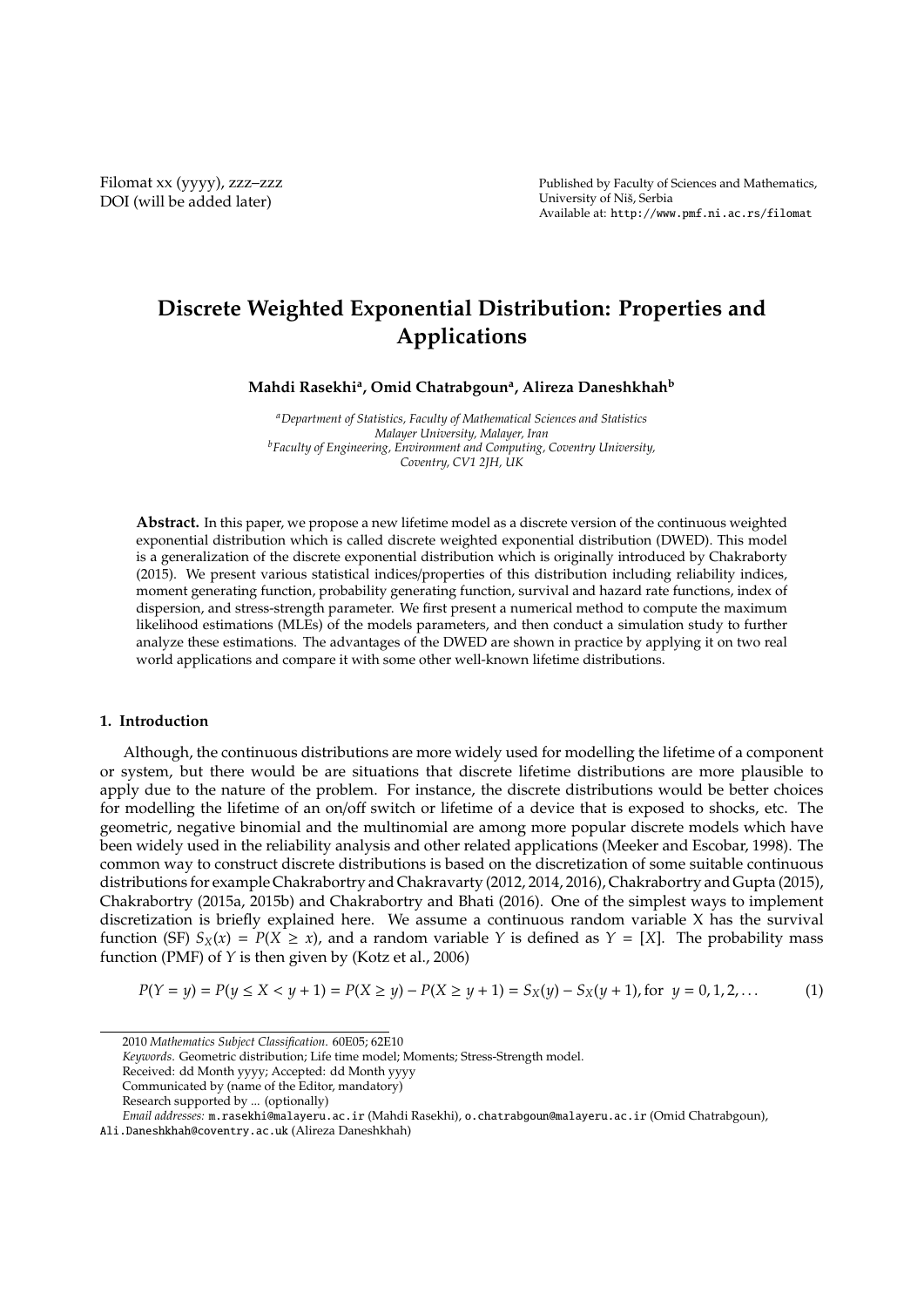The discretization of a continuous distribution using this method retains the same functional form of the survival function, *SX*(.). As a result, many reliability characteristics remain unchanged. This method which is widely applied to generate new discrete distributions has received attention in the last four decades. In this regard, Nakagawa and Osaki (1975) obtained the discrete Weibull distribution, Roy (2004) proposed and studied discrete Rayleigh distribution, Kemp (2008) examined the discrete half-normal distribution, Krishna and Singh (2009) obtained the Burr and Pareto discrete distributions, Aghababaei Jazi et al. (2010) introduced and studied properties of the discrete inverse Weibull distribution, and Gomez-Deniz and Calderin (2011) studied the discrete Lindley distribution. Gomez et al. (2014) introduced a weighted exponential distribution (denoted by  $E(E(\alpha, \beta))$  with the following probability density function (PDF) and SF

$$
f_X(x;\alpha,\beta) = \frac{\alpha^2(1+\beta x)e^{-\alpha x}}{\alpha+\beta}, \quad x, \alpha > 0, \beta \ge 0, \quad S_X(x) = \left(1 + \frac{\alpha\beta x}{\alpha+\beta}\right)e^{-\alpha x},\tag{2}
$$

respectively. Where, α and β are respectively, shape and scale parameters. The PDF of *EE*(α, β) which is a mixture of an exponential density with the inverse scale  $\alpha$  (denoted by  $E(\alpha)$ ), and a Gamma distribution with the parameters  $(2, \alpha)$  (denoted by  $G(2, \alpha)$ ), is given by

$$
f_X(x; \alpha, \beta) = \frac{\alpha}{\alpha + \beta} \alpha e^{-\alpha x} + \frac{\beta}{\alpha + \beta} \alpha^2 x e^{-\alpha x}.
$$
\n(3)

It should be noted that the exponential distribution,  $E(α)$  can be derived from  $EE(α, β)$  by setting  $β = 0$ . The main aim of this paper is to construct a new and novel discrete distribution, so-called *discrete weighted exponential distribution*, from the weighted exponential distribution presented in Equations (2) and (3). We also study important features and properties of DWED and show its usefulness in reliability analysis. It is interesting to note that the DWED enfolds the discrete exponential distribution of Chakraborty (2015) and geometric distribution for some specific values of its parameters. The various generalizations of Geometric distribution (Jain and Consul, 1971; Philippou et al., 1983; Tripathi et al., 1987; Mačutek, 2008; and Gomez-Deniz, 2010) can be also derived similar the DWED. We denote the DWED with its parameters,  $(\alpha, \beta)$  by *DWE*( $\alpha$ ,  $\beta$ ), where  $\alpha > 0$ ,  $\beta \ge 0$ . We will show that the DWED exhibits both constant and increasing hazard rates, and it can be applied to a wide range of applications. The advantages of this distribution over other alternative discrete models will be examined and compared through several illustrations.

The paper is organized as follows: Section 2 introduces the  $DWE(\alpha, \beta)$  distribution and presents some of its important statistical features and properties including cumulative distribution function (CDF), moment generating function, probability generating function, moments, quantile, modality, survival and hazard rate functions, index of dispersion, entropy and stress-strength parameter. In Section 3, we provide the MLE of the DWEDs parameters. We analyze two real world applications using the DWED in Section 4. Finally, some concluding remarks are given in Section 5.

#### **2. Discrete Weighted Exponential Distribution**

#### *2.1. Probability Mass Function, Survival and Hazard Rate Functions*

The discrete weighted exponential distribution is formally defined as follows:

**Definition 2.1.** *A random variable Y has a discrete weighted exponential distribution with parameters*  $\alpha > 0$  *and*  $β ≥ 0$  *denoted by DWE*( $α$ ,  $β$ ), *if* 

$$
f_Y(y; \alpha, \beta) = P(Y = y) = \frac{\{(\alpha + \beta + \alpha\beta y)(1 - e^{-\alpha}) - \alpha\beta e^{-\alpha}\}}{\alpha + \beta} e^{-\alpha y}; \ y \in \{0, 1, 2, \ldots\}.
$$
 (4)

In other words, the PMF of the DWED is derived by substituting the SF of EE distribution given in Equation (2) into Equation (1). The resulting PMF, presented in (4), has an explicit form in terms of ( $\alpha$ ,  $\beta$ ). It is trivial to show that  $DWE(\alpha, 0)$  distribution coincides with the discrete exponential distribution of Chakraborty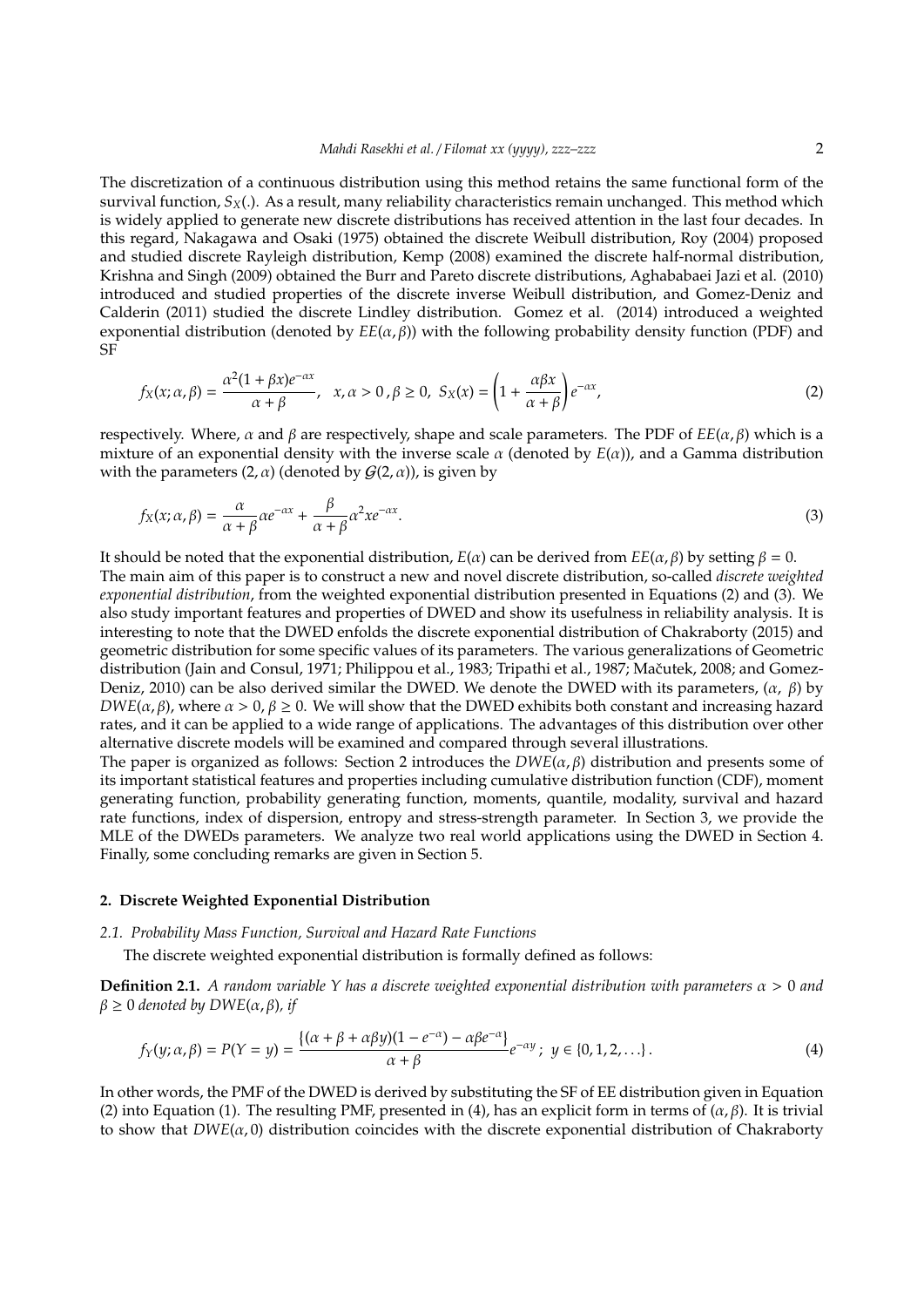(2015). In addition, the geometric distribution with parameter,  $0 < p < 1$  can be derived from  $DWE(\alpha, 0)$ , by setting  $\alpha = \ln(\frac{1}{1-p}).$ 

The CDF, SF and hazard rate function of *Y* ∼ *DWE*( $\alpha$ , $\beta$ ) are respectively given by

$$
F_Y(y) = 1 - \frac{e^{-\alpha(y+1)}(\alpha + \beta + \alpha\beta(1+y))}{\alpha + \beta},\tag{5}
$$

$$
S_Y(y) = \left(1 + \frac{\alpha \beta}{\alpha + \beta} y\right) e^{-\alpha y},\tag{6}
$$

and

$$
H_Y(y) = \frac{\alpha \beta \left\{ y(1 - e^{-\alpha}) - e^{-\alpha} \right\} + (\alpha + \beta)(1 - e^{-\alpha})}{\alpha + \beta + \alpha \beta y}.
$$
\n
$$
(7)
$$

It can also be illustrated that  $H_Y(y)$  is bounded for all *y* with the following bounds

$$
H_Y(0) = 1 - e^{-\alpha} (1 + \frac{\alpha \beta}{\alpha + \beta}), \quad H_Y(\infty) = 1 - e^{-\alpha},
$$

$$
H_Y(0) \le H_Y(y) \le H_Y(\infty).
$$

The ratio of successive probabilities, given in (8) can be used to calculate the probabilities of the  $DWE(\alpha, \beta)$ distribution, recursively.

$$
r_y = \frac{P(Y = y + 1)}{P(Y = y)} = e^{-\alpha} \left( 1 - \frac{\alpha \beta}{((e^{\alpha} - 1)(\alpha + \beta) - \alpha \beta) + \alpha \beta (e^{\alpha} - 1)y} \right), \quad y \in \{0, 1, 2, 3, ...\}.
$$
 (8)

It is trivial to show that for any value of  $\alpha$  and  $\beta$ ,  $r_y$  is a non-increasing function of  $\psi$ . In addition, the DWED is a unimodal distribution as illustrated in the following proposition.

**Proposition 2.2.** *The discrete weighted exponential distribution is strongly unimodal.*

*Proof.* It is trivial to show that*r<sup>y</sup>* is a decreasing function. Therefore, we can conclude that the corresponding PMF, *P*(*Y* = *y*) is a log-concave function, and thus strongly unimodal (see also Chakraborty and Chakravarty (2016) for a similar argument).  $\square$ 

An immediate result of Proposition 2.2 is that the DWED has a non-decreasing failure rate. It can be also seen the PMF of  $DWE(\alpha, \beta)$  distribution for different shape parameter values and fixed scale parameter (β = 3) is a unimodal distribution (Figure 1(a)), and the PMF of *DWE*(α, β) distribution with different scale parameter values and the fixed shape parameter ( $\alpha = 0.5$ ) is a deceasing function. The PMF becomes decreasing for all values of  $\alpha$  satisfying in the following inequality,  $e^{-\alpha}(2 - e^{-\alpha}) \leq 1$ .

Figure 2 shows the hazard rate function of the DWED, given in (7), for different values of  $(\alpha, \beta)$ . It can be seen that the hazard rate function could be constant, or increasing with respect to *y* based on the different parameters values.

#### *2.2. Moments, mean, variance and quantiles*

In this subsection, we present the quantiles, moment and probability generating functions, moments and variance of the DWE( $\alpha$ ,  $\beta$ ) distribution. In the following proposition, we present the general forms of moment and probability generating function of the DWED which can be used to compute moments and variance.

**Proposition 2.3.** *Let*  $Y \sim DWE(\alpha, \beta)$ *. The moment and probability generating functions of*  $Y$  *are* 

$$
M_Y(t) = \frac{((\alpha+\beta)(1-e^{-\alpha})-\alpha\beta e^{-\alpha})+e^{t-\alpha}(\alpha\beta-(\alpha+\beta)(1-e^{-\alpha}))}{(\alpha+\beta)(1-e^{t-\alpha})^2}; \quad t < \alpha,
$$
  

$$
\phi_Y(t) = \frac{((\alpha+\beta)(1-e^{-\alpha})-\alpha\beta e^{-\alpha})+te^{-\alpha}(\alpha\beta-(\alpha+\beta)(1-e^{-\alpha}))}{(\alpha+\beta)(1-te^{-\alpha})^2}; \quad t < e^{\alpha},
$$

*respectively.*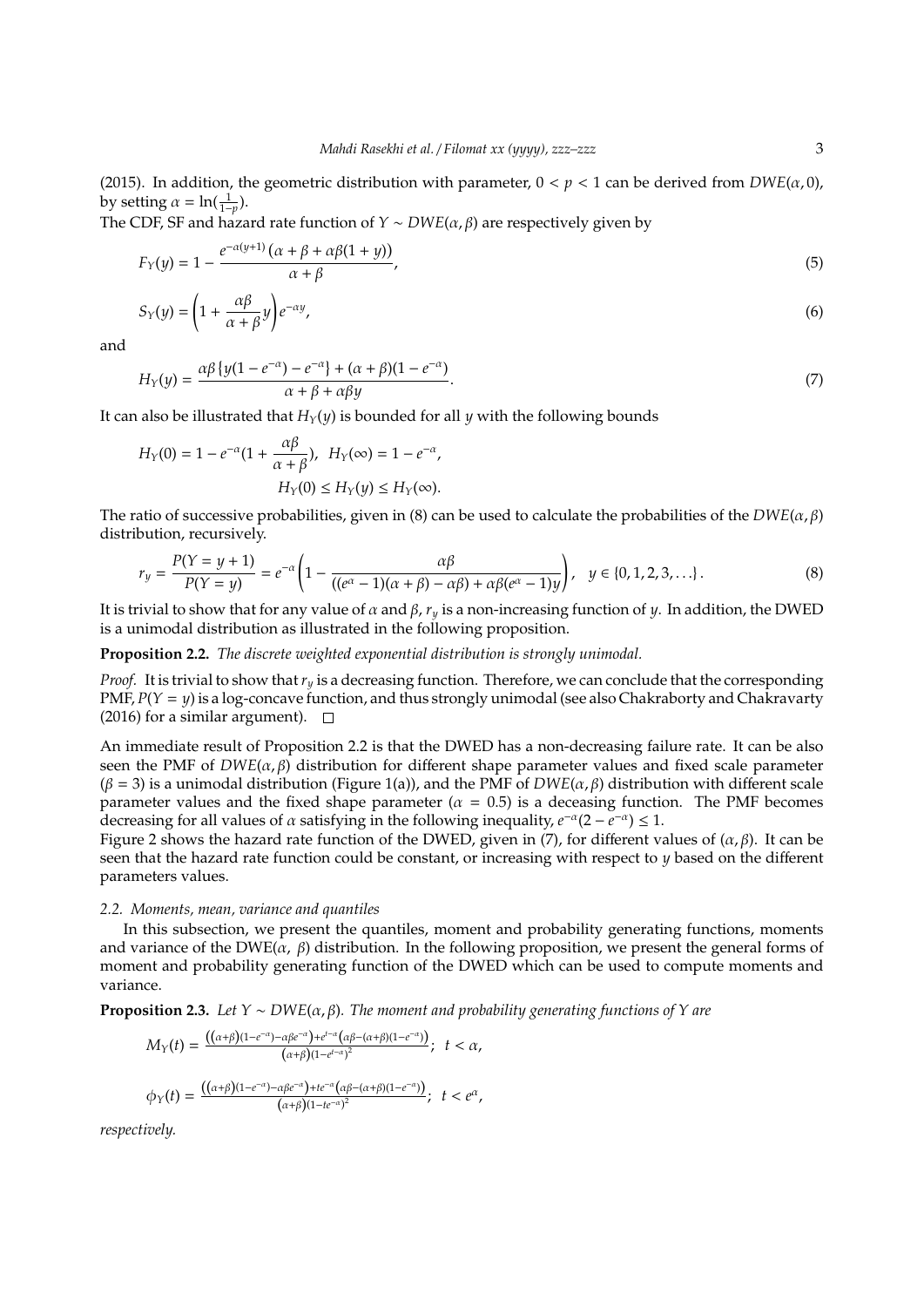

Figure 1: Probability mass function of the discrete weighted exponential distribution for (a) different values of  $\alpha$  and the fixed  $\beta = 3$ ; and (b) for the fixed  $\alpha = 0.5$  and different values of  $\beta$ .



Figure 2: Hazard rate function of the discrete weighted exponential distribution.

The quantile function of the discrete weighted exponential distribution, denoted by *Q*(*u*), derived as the root of  $F(Q(u)) = u$ , is given by

$$
\left(\frac{e^{-\alpha}(\alpha+\beta+\alpha\beta)}{\alpha+\beta}+\frac{\alpha\beta e^{-\alpha}}{\alpha+\beta}Q(u)\right)e^{-\alpha Q(u)}=1-u.
$$
\n(9)

By taking logarithm from the both sides of Equation (9), we have

$$
\log\left(\frac{e^{-\alpha}(\alpha+\beta+\alpha\beta)}{\alpha+\beta}+\frac{\alpha\beta e^{-\alpha}}{\alpha+\beta}Q(u)\right)-\alpha Q(u)=\log(1-u). \tag{10}
$$

It can be illustrated that the solution of the following equation

$$
\log(A + Bx) + Cx = \log(D)
$$

is given by

$$
x = \frac{1}{C}W\left(\frac{CD}{B}e^{\frac{AC}{B}}\right) - \frac{A}{B},
$$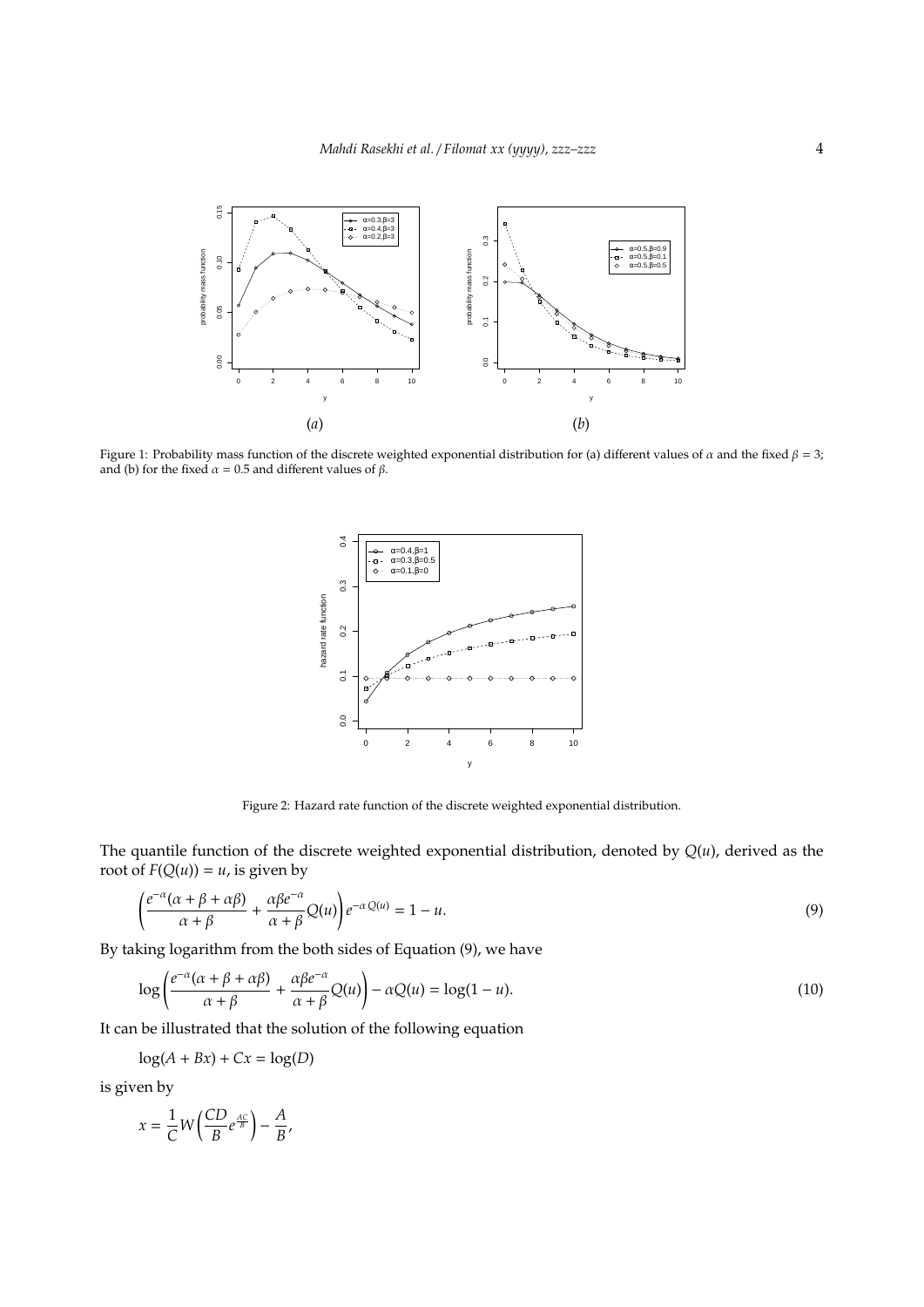where  $W(.)$  is the Lambert function for the input values  $A, B, C, D$ , and  $B, C \neq 0$  (Valluri et al., 2000). Therefore, the quantile function,  $Q(u)$  for  $\beta \neq 0$ , can be similarly obtained as follows:

$$
Q(u) = \left[\frac{(-1)\left(\alpha\beta + \alpha + \beta + \beta W\left(\frac{(\alpha+\beta)(u-1)e^{-\frac{\alpha+\beta}{\beta}}}{\beta}\right)\right)}{\alpha\beta}\right],\tag{11}
$$

where  $0 < u < 1$ , and [.] denotes the floor function (Valluri et al., 2000).

It should be noted that when  $\beta = 0$ , the DWE distribution will be reduced to discrete exponential distribution (or geometric distribution) and its quantile is the same as their quantiles.

It is thus trivial to show that the median of the DWE distribution, when  $\beta \neq 0$ , is given by

$$
Q(\frac{1}{2}) = \left[\frac{(-1)\left(\alpha\beta + \alpha + \beta + \beta W\left(-\frac{(\alpha+\beta)e^{-\frac{\alpha+\beta}{\beta}}}{2\beta}\right)\right)}{\alpha\beta}\right]
$$

By using the series expansion of Lambert *W* function, the quantile function given in Equation (11) can be rewritten as follows:

.

$$
Q(u) = \left[\begin{array}{c}(-1)\left(\alpha\beta + \alpha + \beta + \beta\sum\limits_{i=1}^{\infty}\frac{(-i)^{i-1}\left(\frac{(\alpha+\beta)(u-1)e^{-\frac{\alpha+\beta}{\beta}}}{\beta}\right)^{i}}{i!}\right)\\ \alpha\beta\end{array}\right].
$$

The non-central moments of the DWE distribution are formally presented in Proposition 2.4.

**Proposition 2.4.** *Let*  $Y \sim DWE(\alpha, \beta)$ *, the*  $r^{th}$  ( $r = 1, 2, ...$ *) moment of*  $Y$  *is given by* 

$$
\mu_r = E(Y^r) = \frac{(\alpha + \beta)(1 - e^{-\alpha}) - \alpha \beta e^{-\alpha}}{\alpha + \beta} \Phi(e^{-\alpha}, -r, 0) + \frac{\alpha \beta e^{-\alpha}}{\alpha + \beta} \Phi(e^{-\alpha}, -(r+1), 0),\tag{12}
$$

*where* Φ(.) *is the Lerch function (Gradshteyn and Ryzhik, 2000) which is defined as*

$$
\Phi(z,s,a) = \sum_{k=0}^{\infty} \frac{z^k}{(a+k)^s} ; \quad |z| < 1.
$$

The mean and second-order moment about zero of  $Y$  can be respectively obtained by replacing  $r = 1$  and  $r = 2$  in (12) as follows:

$$
E(Y) = \frac{1}{e^{\alpha} - 1} + \frac{3\alpha\beta}{(e^{\alpha} - 1)^{3}(\alpha + \beta)},
$$
  
\n
$$
E(Y^{2}) = \frac{\{1 + e^{\alpha} - 2e^{2\alpha} + e^{4\alpha} - e^{5\alpha}\}}{(e^{\alpha} - 1)^{3}e^{\alpha}(-1 + 2e^{\alpha} - e^{2\alpha})} + \frac{2\alpha\beta(1 - 2e^{\alpha} - 2e^{2\alpha})}{(e^{\alpha} - 1)^{3}(\alpha + \beta)(-1 + 2e^{\alpha} - e^{2\alpha})}.
$$
\n(13)

It is then trivial to compute variance of *Y*, *Var*(*Y*), based on the first and second moments. Figure 3 and Table 1 illustrate the means of the *DWE*(α, β) distribution for different α and β. It can be observed that *E*(*Y*) increases with β (for the fixed  $\alpha$ ) and decreases with  $\alpha$  (for the fixed β). Figure 3 and Table 1 illustrate the variances of the *DWE*(α, β) distribution for different α and β. For the fixed α, *Var*(*Y*) decreases with β, and for the fixed β, *Var*(*Y*) decreases with α (Figure 3 and Table 1).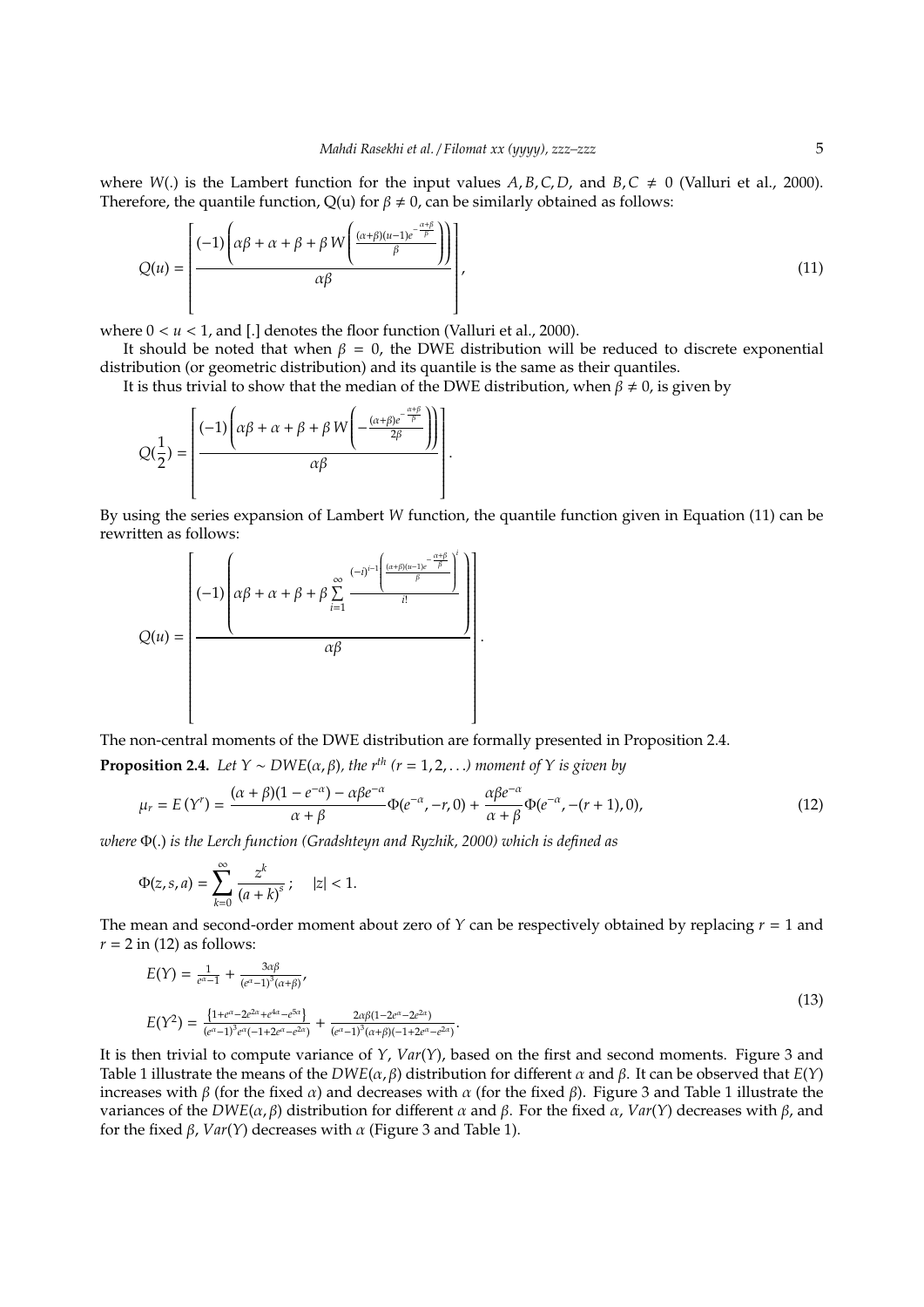| $\alpha$ |     | Mean  | $\alpha$ |               | Variance |
|----------|-----|-------|----------|---------------|----------|
| 0.3      | 0.5 | 15.99 | 0.3      | 0.5           | 473.63   |
| 0.3      | 2   | 21.13 | 0.3      | $\mathcal{P}$ | 432.40   |
| 0.3      | 6   | 22.87 | 0.3      | 6             | 406.46   |
| 0.2      | 0.7 | 47.51 | 0.2      | 0.7           | 2262.18  |
| 0.6      | 0.7 | 2.96  | 0.6      | 07            | 26.03    |
| 3        |     | 0.05  | 3        |               | 0.05     |

Table 1: Mean and Variance for fixed  $\alpha$  and fixed  $\beta$ .



Figure 3: Means and variances of the DWE distribution for the different values of  $(\alpha, \beta)$ .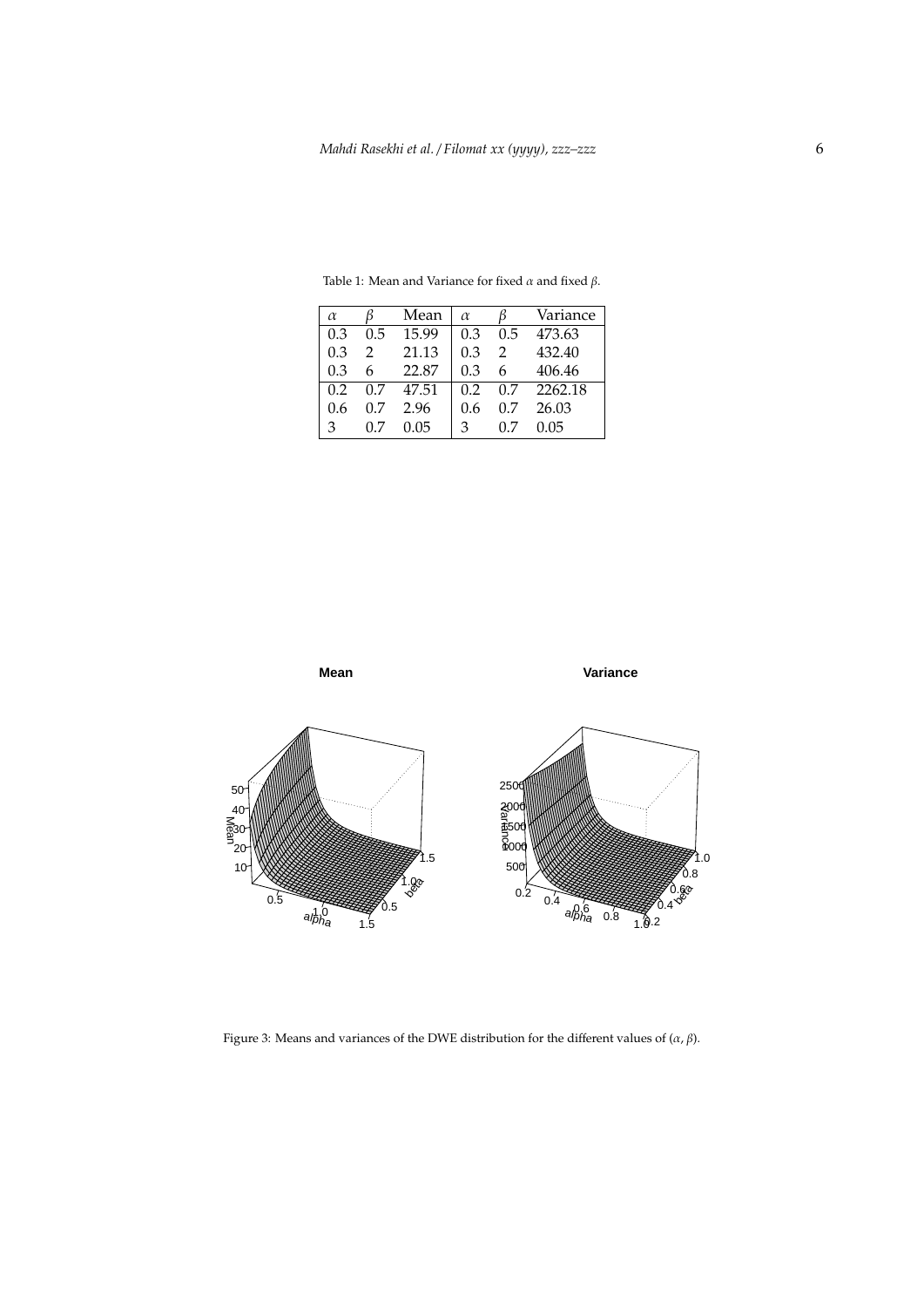#### *2.3. Index of Dispersion*

In probability theory and statistics, the index of dispersion is a normalized measure of the dispersion of a probability distribution (Upton and Cook, 2006). It is a measure used to quantify whether a set of observed occurrences is dispersed compared to a standard statistical model. The index of dispersion (ID) is defined as variance divided by the mean of a distribution. If ID value is greater than one, the corresponding distribution is over-dispersed, and if it is less than one, the distribution is under-dispersed. Figure 4 represents the ID plot of the DWE distribution for different values of  $α$  and  $β$ . It can be observed that ID is greater than 1 for all values of  $\alpha$  and  $\beta$ . Therefore, we can conclude that the DWE distribution is always over-dispersed. The ID decreases as β increases for fixed value of  $\alpha$  and also decreases, as  $\alpha$  increases for fixed value of  $\beta$ .



Figure 4: Index of Dispersion Plot of discrete weighted exponential distribution.

#### *2.4. Entropy*

The concept of entropy plays a vital role in information theory. Entropy measures provide important tools to indicate variety in distributions at particular moments in time and to analyze evolutionary processes over time. These measures are the variation of the uncertainty in the distribution of a random variable. In this section, we compute the Renyi entropy of  $DWE(\alpha, \beta)$  distribution. The Renyi entropy is defined as

$$
I_R(\gamma) = \frac{1}{1-\gamma} \log \left\{ \sum_{y} \left( P(Y=y) \right)^{\gamma} \right\},\tag{14}
$$

where  $\gamma > 0$  and  $\gamma \neq 1$  (Renyi, 1961). For the DWE distribution and when  $\gamma$  is an integer number, we can write

$$
\sum_{y=0}^{\infty} (P(Y = y))^{\gamma} = \sum_{j=0}^{\gamma} \frac{((\alpha + \beta)(1 - e^{-\alpha}) - \alpha \beta e^{-\alpha})^{j} (\alpha \beta e^{-\alpha})^{\gamma - j}}{(\alpha + \beta)^{\gamma}} \Phi(e^{-\alpha \gamma}, j - \gamma, 0),
$$
(15)

where Φ(.) is the Lerch function. This series will be convergent if *e* αγ > 1 by the ratio test. As a result, the equation given in (14) will become

$$
I_R(\gamma) = \frac{1}{1-\gamma} \log \left( \sum_{j=0}^{\gamma} \frac{((\alpha+\beta)(1-e^{-\alpha})-\alpha\beta e^{-\alpha})^j(\alpha\beta e^{-\alpha})^{\gamma-j}}{(\alpha+\beta)^{\gamma}} \Phi(e^{-\alpha\gamma}, j-\gamma, 0) \right).
$$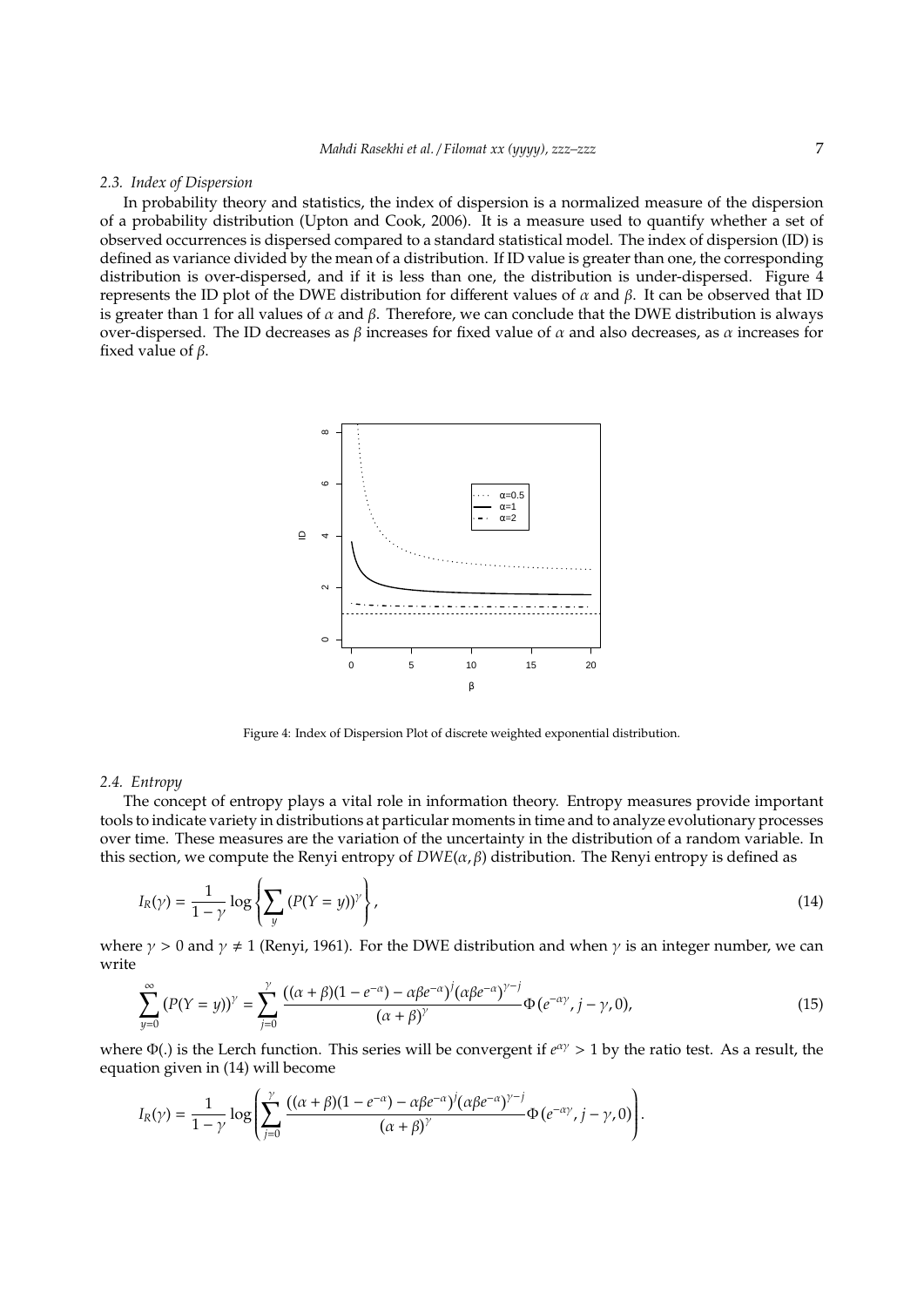The cumulative residual entropy (Rao et al., 2004) is also defined by

$$
I_C = -\sum_{y=0}^{\infty} P(Y > y) \log (P(Y > y)).
$$
\n(16)

By using the Taylor series expansion for  $log(1 + x)$  and substituting it in Equation (16), we have

$$
I_C = (1 + \frac{\alpha \beta}{\alpha + \beta})e^{-\alpha} \sum_{j=1}^{\infty} \sum_{k=0}^{j} \left(\frac{-\alpha \beta}{\alpha + \beta}\right)^j \left(\begin{array}{c} j \\ k \end{array}\right) \Phi(e^{-\alpha}, -k, 0)
$$
  
+  $e^{-\alpha} \sum_{j=1}^{\infty} \sum_{k=0}^{j} (-1)^j \left(\frac{\alpha \beta}{\alpha + \beta}\right)^{j+1} \left(\begin{array}{c} j \\ k \end{array}\right) \Phi(e^{-\alpha}, -(k+1), 0)$   
+  $\frac{\alpha(e^{2\alpha}(\alpha + \beta + \alpha\beta) - e^{\alpha}(\alpha + \beta - \alpha\beta))}{(\alpha + \beta)(e^{\alpha} - 1)^3}.$ 

#### *2.5. Stress-strength parameter*

In the context of reliability, the stress-strength model describes the life of a component which has a random strength *Y* subjected to a random stress *X*. A component fails at the instant when the stress applied to it exceeds the strength, and the component will function satisfactorily if *Y* > *X*. Therefore, *R* = *P*(*X* < *Y*) can be considered as a measure for the component reliability. It has many applications, particularly in engineering concepts such as structural reliability, deterioration modeling of rocket motors, assessment of static fatigue of ceramic components, evaluating fatigue failure of aircraft structures, and modeling the ageing of concrete pressure vessels.

Suppose *Y* and *X* are independent discrete weighted exponential random variables with parameters  $(\alpha_1, \beta_1)$  and  $(\alpha_2, \beta_2)$ , respectively. The  $R = P(X < Y)$  can be then expressed as

$$
R = P(Y > X) = \sum_{x=0}^{\infty} \left( \frac{\alpha_1 + \beta_1 + \alpha_1 \beta_1 (x+1)}{\alpha_1 + \beta_1} \right) e^{-\alpha_1 (x+1)} \left( \frac{(\alpha_2 + \beta_2 + \alpha_2 \beta_2 x)(1-e^{-\alpha_2}) - \alpha_2 \beta_2 e^{-\alpha_2}}{\alpha_2 + \beta_2} \right) e^{-\alpha_2 x} \n= \frac{\left( e^{2(\alpha_1 + \alpha_2)} \left( -\alpha_1 \beta_2 - \beta_1 \alpha_2 - \alpha_1 \alpha_2 (1 + \beta_2 + \beta_1) - \beta_1 \beta_2 (\alpha_1 \alpha_2 + \alpha_2 + \alpha_1 + 1) \right) \right)}{+e^{\alpha_1 + 2\alpha_2} \left( -2\alpha_1 \beta_2 - 2\beta_1 \alpha_2 - \alpha_1 \alpha_2 (2 + \beta_1 - \beta_2 - 2\beta_1 \beta_2) - \beta_1 \beta_2 (\alpha_1 - \alpha_2) \right)} + \left( \alpha_1 \alpha_2 + \alpha_1 \beta_2 + \beta_1 \alpha_2 - \alpha_1 \alpha_2 (\beta_1 \beta_2 - 2 - \beta_2 - \beta_1) - \beta_1 \beta_2 (-2 - \alpha_2 - \alpha_1) \right)}{\left( \alpha_1 + \beta_1 \right) (\alpha_2 + \beta_2) (e^{\alpha_2} - 1)} \right)}.
$$
\n(17)

#### **3. Estimation of Parameters**

In this section, we provide the point estimations of the parameters of the discrete weighted exponential distribution using the maximum likelihood method. Let  $\hat{Y}_1, \hat{Y}_2, \ldots, \hat{Y}_n$  be a random sample drawn from a  $DWE(\alpha, \beta)$  distribution. The log-likelihood function of this sample is given by

$$
\ell = \log L = -\alpha n \bar{y} - n \log(\alpha + \beta) + \sum_{i=1}^{n} \log((\alpha + \beta + \alpha \beta y_i)(1 - e^{-\alpha}) - \alpha \beta e^{-\alpha}).
$$
\n(18)

The likelihood equations are then given by

$$
\frac{d\ell}{d\alpha} = 0
$$
\n
$$
\Rightarrow -n\bar{y} - \frac{n}{\alpha + \beta} + \sum_{i=1}^{n} \frac{(1+\beta y_i)(1-e^{-\alpha})+e^{-\alpha}(\alpha(1+\beta(y_i+1)))}{(\alpha+\beta+\alpha\beta y_i)(1-e^{-\alpha})-\alpha\beta e^{-\alpha}} = 0,
$$
\n(19)

and

*d*ℓ

$$
\frac{d\ell}{d\beta} = 0
$$
\n
$$
\Rightarrow -\frac{n}{\alpha + \beta} + \sum_{i=1}^{n} \frac{(1+\alpha y_i)(1-e^{-\alpha})-\alpha e^{-\alpha}}{(\alpha + \beta + \alpha \beta y_i)(1-e^{-\alpha})-\alpha \beta e^{-\alpha}} = 0.
$$
\n(20)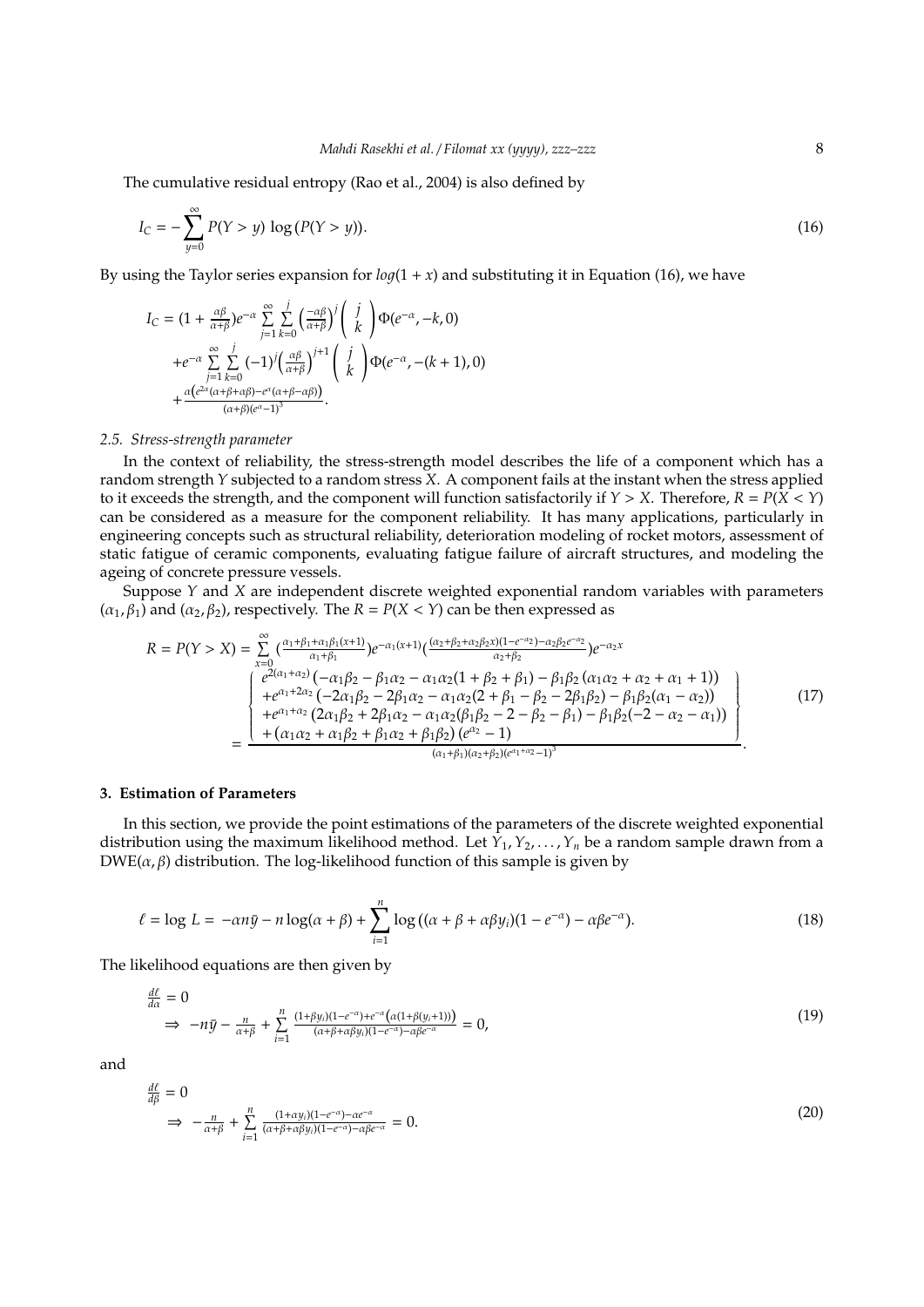The solutions of likelihood Equations (19) and (20) provide the maximum likelihood estimators (MLEs) of α and β which can be obtained by a numerical method such as the two dimensional Newton-Raphson type procedure.

The Fisher's information matrix is given by

$$
I_{y}(\alpha, \beta) = \begin{bmatrix} -E\left(\frac{d^{2}}{d\alpha^{2}}Log L\right) & -E\left(\frac{d^{2}}{d\alpha d\beta}Log L\right) \\ -E\left(\frac{d^{2}}{d\beta d\alpha}Log L\right) & -E\left(\frac{d^{2}}{d\beta^{2}}Log L\right) \end{bmatrix}.
$$
\n(21)

where the second partial derivatives are given below:

$$
\frac{d^2\ell}{d\alpha^2} = \frac{n}{(\alpha+\beta)^2} + \sum_{i=1}^n \left( \frac{2e^{-\alpha} (1+\beta y_i - \alpha - \beta - \alpha \beta y_i + \beta - \alpha \beta)}{(\alpha + \beta + \alpha \beta y_i)(1 - e^{-\alpha}) - \alpha \beta e^{-\alpha}} - \frac{\left( (1+\beta y_i)(1-e^{-\alpha}) - \alpha \beta e^{-\alpha} \right)^2}{(\alpha + \beta + \alpha \beta y_i)(1 - e^{-\alpha}) - \alpha \beta e^{-\alpha}^2} \right),
$$
\n
$$
\frac{d^2\ell}{d\beta^2} = \frac{n}{(\alpha+\beta)^2} - \sum_{i=1}^n \left( \frac{\left( (1+\alpha y_i)(1-e^{-\alpha}) - \alpha e^{-\alpha} \right)^2}{\left( (\alpha + \beta + \alpha \beta y_i)(1-e^{-\alpha}) - \alpha \beta e^{-\alpha} \right)^2} \right),
$$
\n
$$
\frac{d^2\ell}{d\beta d\alpha} = \frac{n}{(\alpha+\beta)^2} + \sum_{i=1}^n \left( \frac{y_i(1-e^{-\alpha}) + \alpha e^{-\alpha} (y_i + 1)}{(\alpha + \beta + \alpha \beta y_i)(1 - e^{-\alpha}) - \alpha \beta e^{-\alpha}} - \frac{\left( (1+\alpha y_i)(1-e^{-\alpha}) - \alpha e^{-\alpha} \right)^2 (1+\beta y_i)(1-e^{-\alpha}) + e^{-\alpha} (\alpha + \alpha \beta y_i + \alpha \beta)} \right) - \frac{\left( (1+\alpha y_i)(1-e^{-\alpha}) - \alpha e^{-\alpha} \right)^2 (1+\beta y_i)(1-e^{-\alpha}) - \alpha \beta e^{-\alpha} \right)^2}{\left( (\alpha + \beta + \alpha \beta y_i)(1-e^{-\alpha}) - \alpha \beta e^{-\alpha} \right)^2}.
$$

One can show that the DWE distribution satisfies the regularity conditions which are fulfilled for parameters in the interior of the parameter space, but not on the boundary (see, e.g., Ferguson, 1996, p. 121). That is,  $I_y^{\frac{1}{2}}(\alpha,\beta)\left((\hat\alpha,\hat\beta)^T-(\alpha,\beta)^T\right)$  converges in distribution to bivariate normal with the (vector) mean zero and the identity covariance matrix. The Fisher's information matrix given in Equation (21) can be approximated as follows

$$
I_{y}(\hat{\alpha},\hat{\beta}) \approx \begin{bmatrix} -\frac{d^{2}}{d\alpha^{2}}Log L \Big|_{(\hat{\alpha},\hat{\beta})} & -\frac{d^{2}}{d\alpha d\beta}Log L \Big|_{(\hat{\alpha},\hat{\beta})} \\ -\frac{d^{2}}{d\beta d\alpha}Log L \Big|_{(\hat{\alpha},\hat{\beta})} & -\frac{d^{2}}{d\beta^{2}}Log L \Big|_{(\hat{\alpha},\hat{\beta})} \end{bmatrix},
$$

where  $\hat{\alpha}$  and  $\hat{\beta}$  are the MLEs of  $\alpha$  and  $\beta$ , respectively (see also Gomez-Deniz, 2010).

#### *3.1. Simulation study*

In this section, we study the performance and accuracy of the MLEs of the parameters of the DWED by conducting various simulations for different sample sizes and different parameter values. To generate data from DWE distribution, we can simply use the PDF given in Definition 1 and CDF given in Equation (5). A code written in R is provided in Appendix A.

The simulation study using Monte Carlo method is conducted for  $N = 5000$  iteration and for different sample sizes  $n = 200, 500, 1000$  and different parameter values  $(α, β) = (0.3, 0.7), (α, β) = (0.7, 0.3), (α, β) = (0.7, 0.3)$ (0.9, 0.9), ( $\alpha$ ,  $\beta$ ) = (0.2, 0.2), ( $\alpha$ ,  $\beta$ ) = (1.1, 0.4) and ( $\alpha$ ,  $\beta$ ) = (0.7, 1.4). In this simulation, mean bias and mean square error of the MLE of the parameters, defined below, are computed and discussed.

1. Mean bias (*Bias*) of the MLE of the parameter of interest,  $\theta$  (e.g.,  $\alpha$  or  $\beta$ ) is defined as follows:

$$
Bias_{\theta}(n) = \frac{1}{N} \sum_{i=1}^{N} (\hat{\theta}_i - \theta).
$$

2. Mean squared error (MSE) of the MLE of the parameter of interest,  $\theta$  is defined as follows:

$$
MSE_{\varepsilon}(n)=\frac{1}{N}\sum_{i=1}^N(\hat{\theta}_i-\theta)^2,
$$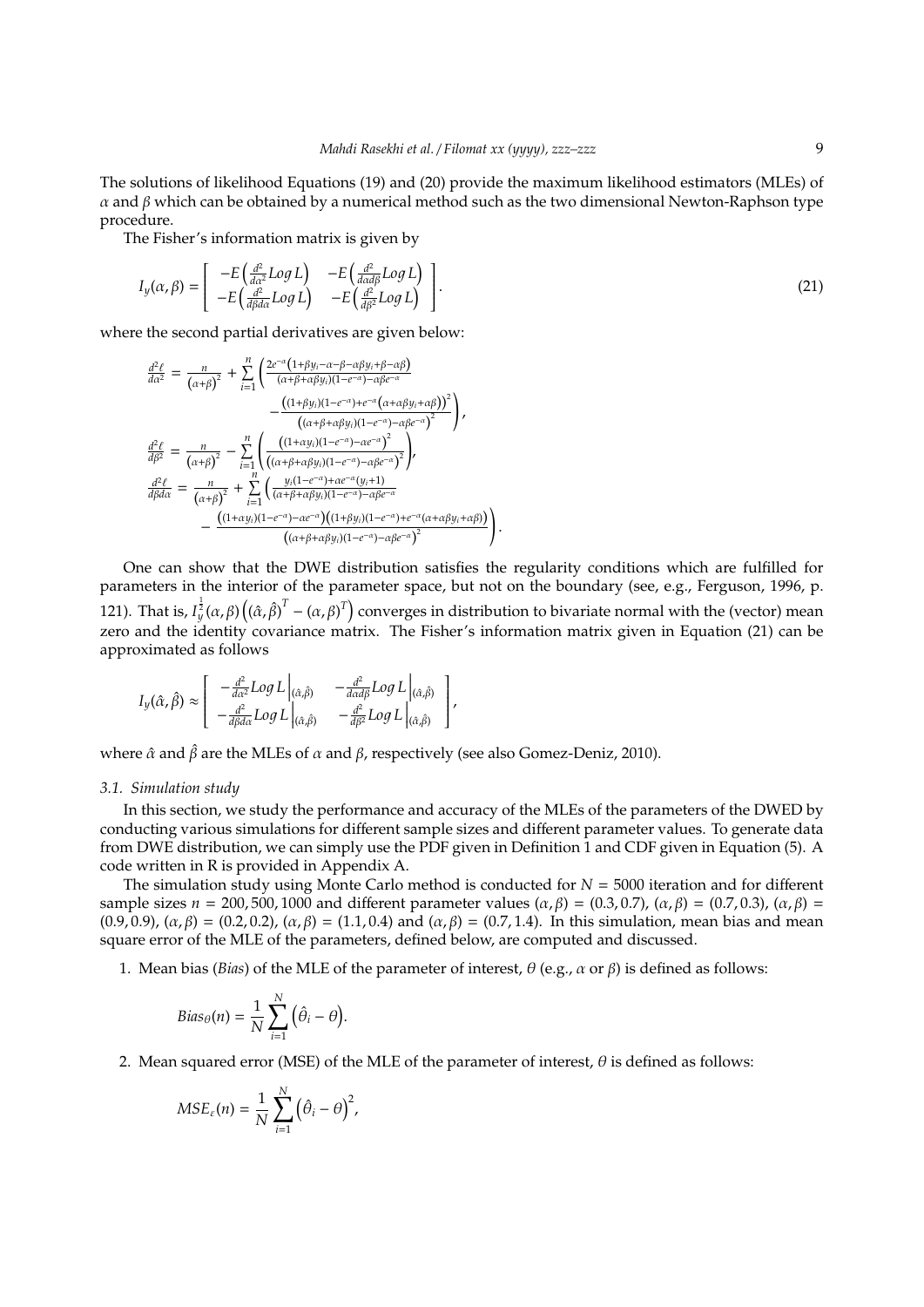| $(\alpha, \beta)$ | â                         |                |
|-------------------|---------------------------|----------------|
| $n = 200$         |                           |                |
| (0.3, 0.7)        | 0.0026(0.0006)            | 0.2088(0.5099) |
| (0.7, 0.3)        | $-0.0036(0.0119)$         | 0.2180(0.2809) |
| (0.9, 0.9)        | $-0.0004(0.0149)$         | 0.5332(2.9958) |
| (0.2, 0.2)        | $-0.0003(0.0004)$         | 0.0400(0.0266) |
| (1.1, 0.4)        | $-0.0004(0.0376)$         | 0.4956(1.4359) |
| (0.7, 1.4)        | $-0.0001(0.0047)$         | 0.6787(5.1876) |
| $n = 500$         |                           |                |
| (0.3, 0.7)        | $-0.0021(0.0002)$         | 0.0427(0.0810) |
| (0.7, 0.3)        | 0.0002(0.0057)            | 0.0781(0.0737) |
| (0.9, 0.9)        | 0.0078(0.0044)            | 0.0145(0.3717) |
| (0.2, 0.2)        | 0.0018(0.0001)            | 0.0286(0.0096) |
| (1.1, 0.4)        | $-0.0116(0.0195)$         | 0.2162(0.3029) |
| (0.7, 1.4)        | 0.0005(0.0015)            | 0.1753(0.7302) |
| $n = 1000$        |                           |                |
| (0.3, 0.7)        | 0.0001(0.0001)            | 0.0333(0.0394) |
| (0.7, 0.3)        | $-0.0047(0.0029)$         | 0.0177(0.0251) |
| (0.9, 0.9)        | 0.0060(0.0021)            | 0.0109(0.1540) |
| (0.2, 0.2)        | $-0.0004(7\times10^{-5})$ | 0.0064(0.0036) |
| (1.1, 0.4)        | $-0.0179(0.0108)$         | 0.0462(0.0726) |
| (0.7, 1.4)        | 0.0001(0.0008)            | 0.0849(0.1938) |

Table 2: Monte Carlo Simulation Results: Mean Bias and MSE in parenthesis.

where  $\hat{\theta}_i$  is the MLE of  $\theta$  based on a sample of size *n*.

Table 2 illustrates *Bias*, and *MSE* values of  $\alpha$  and  $\beta$  for the different sample sizes. It can be concluded that as the sample size *n* increases, the *Bias* and *MSE* decay toward zero.

### **4. Application**

In this section, we analyze two real world data sets to examine the fitness of the proposed model in comparison to other alternative distributions. We use the maximum likelihood method to estimate the parameters of the DWED. The numerical algorithm as explained in the previous section is required to compute MLEs of parameters. The mean and variance of data sets presented in Table 3 which shows the number of European redmites on apple leaves (Gupta and Ong, 2004; Chakraborty and Gupta, 2015; Alamatsaz et al., 2016) are respectively  $\bar{x} = 1.146$  and  $s^2 = 2.273$ . Similarly, the mean and variance of the data sets presented in Table 4 which illustrates the numbers of fires in Greece for the period from 1 July 1998 to 31 August of the same year (Karlis and Xekalaki, 2001; Nekoukhou and Bidram, 2015) are respectively  $\bar{x}$  = 5.398 and  $s^2$  = 30.044. It can be concluded that both of these data sets are overdispersed since the sample variances are greater than the respective sample means. We now compare and discuss fitting the discrete weighted exponential distribution and other distributions to the data sets mentioned above. The alternative distributions considered in this comparison are:

- Exponentiated Geometric (*EG*) with parameters  $\alpha > 0$  and  $0 < q < 1$  (Chakraborty and Gupta, 2015);
- Generalized Geometric (*GG*) with parameters  $\alpha > 0$  and  $0 < \theta < 1$  (Gomez-Deniz, 2010);
- Kumaraswamy Geometric (*KG*) with parameters  $\alpha > 0$ ,  $\beta > 0$  and  $0 < q < 1$  (Akinsete et al., 2014);
- Discrete Generalized Exponential second type  $(DGE_2)$  with parameters  $\alpha > 0$  and  $0 < p < 1$  (Nekoukhou et al., 2013);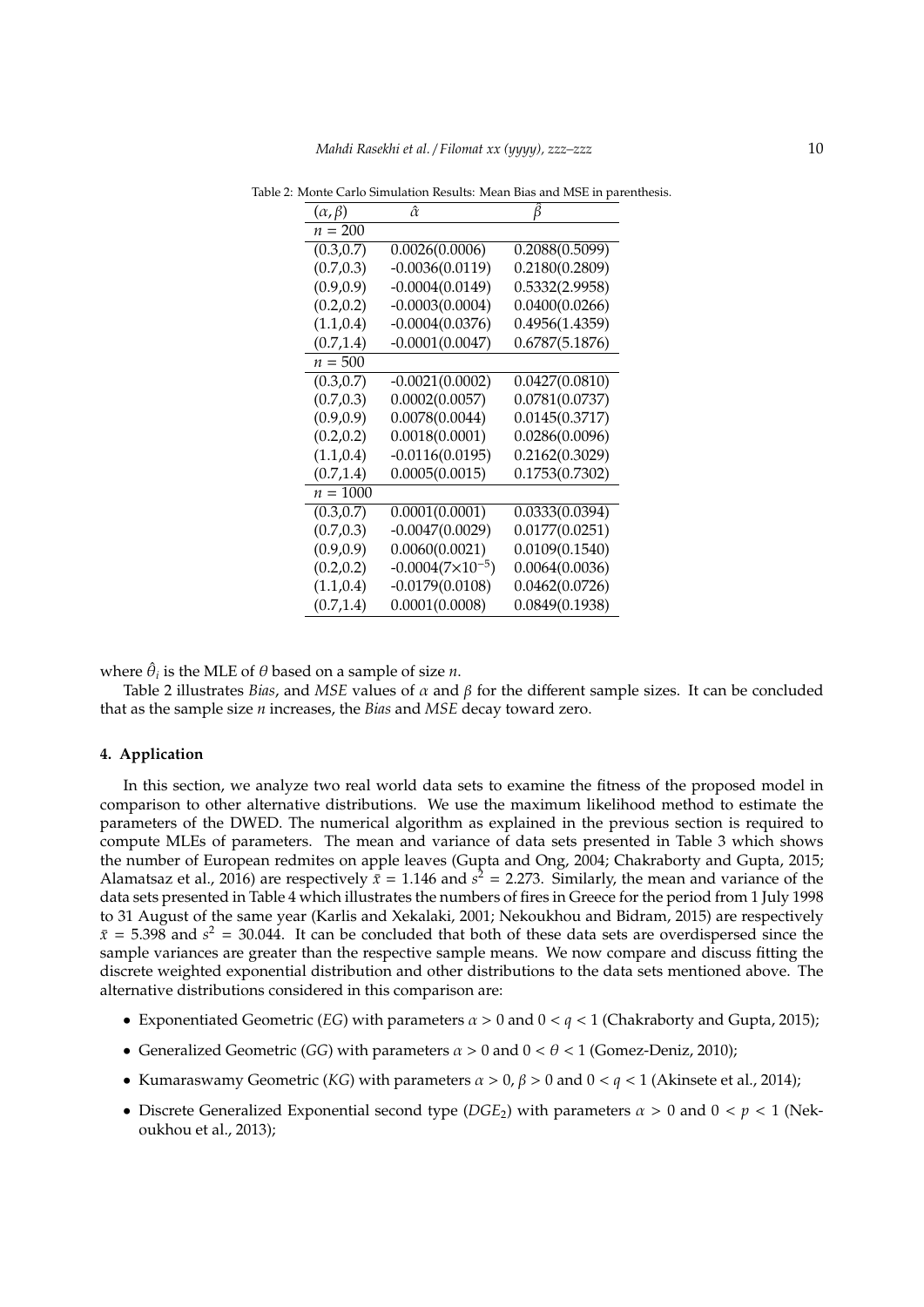- Exponentiated Discrete Weibull *(EDW)* with parameters  $\alpha > 0$ ,  $\gamma > 0$  and  $0 < p < 1$  (Nekoukhou and Bidram, 2015);
- Negative binomial (*NB*) with parameters  $n > 0$ ,  $0 < p < 1$ .

The comparison between the discrete weighted exponential distribution and other distributions is performed based on  $\chi^2$  goodness-of-fit test, Akaike Information Criterion (*AIC* =  $-2Log(L(\hat{\theta} \mid data)) + 2k)$  and Bayesian Information Criterion (*BIC* =  $-2Log(L(\hat{\theta} \mid data)) + kLog(n))$ , where *k* and *n* are the number of estimated parameters and number of observations, respectively. In the set of competing models, a model is selected as the best fitted model to the data that has the smallest AIC and BIC values.

The MLEs of the parameters of the DWE distribution fitted to the data presented in Table 3 are given by

 $\hat{\alpha} = 0.7356, \quad \hat{\beta} = 0.1554,$ 

and the variance-covariance matrix of the MLEs is given by

```
\begin{pmatrix} 0.0374 & 0.0677 \\ 0.0677 & 0.132 \end{pmatrix}.
```
The MLEs of the parameters of the DWE distribution fitted to the data presented in Table 4 are given by

 $\hat{\alpha} = 0.2631, \quad \hat{\beta} = 0.3211,$ 

and the variance-covariance matrix of the MLEs is given by

 $\left(\begin{array}{cc} 0.0010 & 0.0066 \ 0.0066 & 0.0587 \end{array}\right).$ 

The goodness of fit's statistics including  $\chi^2$ , AIC and BIC reported in Tables 3 and 4, reveal that the DWE distribution is the best fitted distribution to the data. Since, the computed AIC and BIC of the DWE distribution are the smallest among other alternative distributions.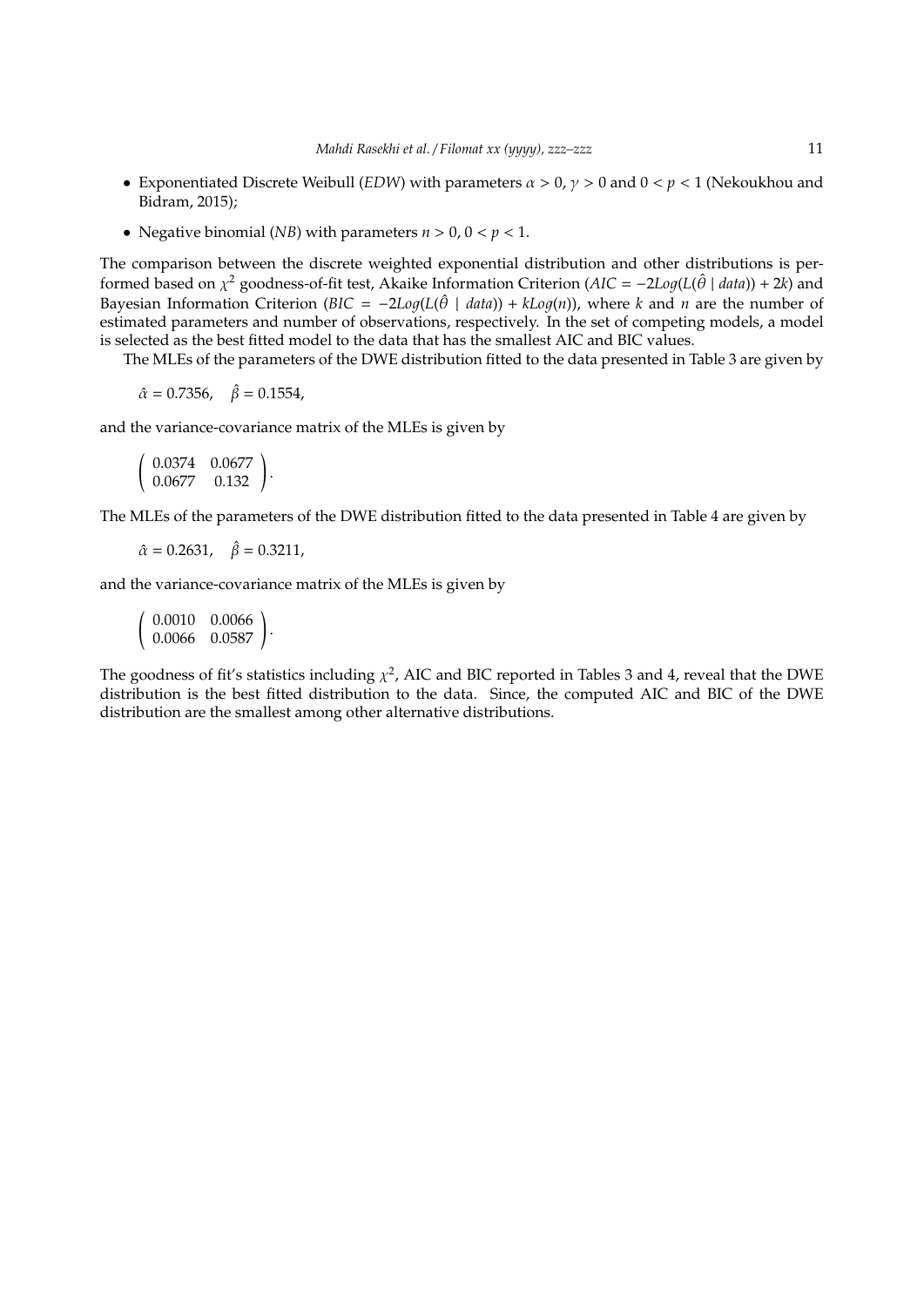| Count          | Observed                                              | <b>DWE</b>              | EG                     | GG                      | KG                     |
|----------------|-------------------------------------------------------|-------------------------|------------------------|-------------------------|------------------------|
| $\theta$       | 70                                                    | 68.23                   | 69.87                  | 69.52                   | 69.56                  |
| 1              | 38                                                    | 38.79                   | 37.33                  | 37.55                   | 37.92                  |
| $\overline{2}$ | 17                                                    | 19.85                   | 19.94                  | 20.10                   | 19.62                  |
| 3              | 10                                                    | 10.82                   | 10.65                  | 10.71                   | 10.92                  |
| $\overline{4}$ | 9                                                     | 5.80                    | 5.69                   | 5.69                    | 5.13                   |
| 5              | 3                                                     | 3.18                    | 3.04                   | 3.02                    | 3.34                   |
| 6              | $\overline{2}$                                        | 1.65                    | 1.62                   | 1.60                    | 1.61                   |
| 7              | 1                                                     | 0.72                    | 0.87                   | 0.85                    | 0.95                   |
| $\geq 8$       | $\overline{0}$                                        | 0.96                    | 0.99                   | 0.96                    | 0.95                   |
| Total          | 150                                                   | 150                     | 150                    | 150                     | 150                    |
|                |                                                       | $\hat{\alpha} = 0.7356$ | $\hat{\alpha} = 1.000$ | $\hat{\alpha} = 1.027$  | $\hat{\alpha} = 0.993$ |
|                |                                                       | $\hat{\beta} = 0.1554$  | $\hat{q} = 0.534$      | $\ddot{\theta} = 0.529$ | $\hat{\beta} = 0.550$  |
|                |                                                       |                         |                        |                         | $\hat{q} = 0.3213$     |
|                | $\begin{array}{l} \log\,L\\ \chi^2\\ d.f \end{array}$ | $-222.382$              | $-222.441$             | $-222.437$              | $-222.440$             |
|                |                                                       | 3.452                   | 3.510                  | 3.545                   | 4.431                  |
|                |                                                       | 4                       | 4                      | 4                       | 3                      |
|                | $p-value$                                             | 0.485                   | 0.476                  | 0.471                   | 0.218                  |
|                | <b>AIC</b>                                            | 448.765                 | 448.882                | 448.875                 | 450.881                |
|                | BIC                                                   | 463.186                 | 463.303                | 463.295                 | 472.512                |

Table 3: The European redmites on apple leaves dataset and its goodness of fit statistics

#### **5. Conclusion**

In this paper, we introduce a new discrete distribution for lifetime modelling which originated from a continuous weighted exponential distribution. We present various important distributional and reliability properties and features of this distribution. We illustrate that several discrete distributions, including discrete exponential and geometric distributions can be easily derived from this distribution.We also investigate the efficiency and benefits of using the proposed distribution in practice by applying it to analysis two real world data sets. By comparing the goodness-of-fit measures computed for this distribution with the ones derived for other plausible distributions, we can conclude that the DWE distribution is as good as the EG and GG distributions, but better fitted to the data than the KG distribution. Further investigation is required to explore in which circumstances the proposed model could produce better performance in fitting this model to the corresponding data.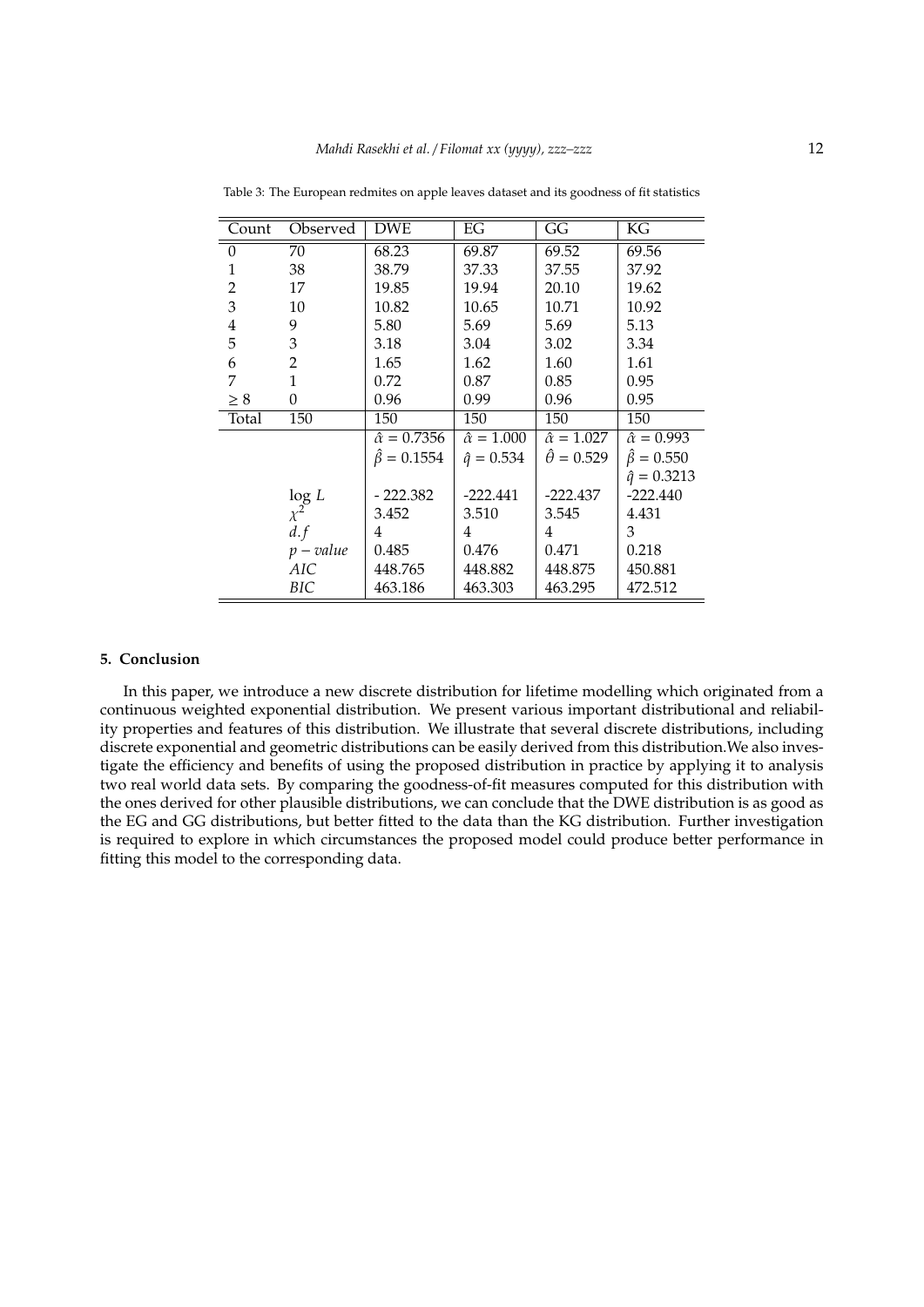| Count            | Observed             | <b>DWE</b>              | $DGE_2$                 | <b>EDW</b>              | NB                 |
|------------------|----------------------|-------------------------|-------------------------|-------------------------|--------------------|
| $\boldsymbol{0}$ | $\overline{16}$      | 14.70                   | 14.54                   | 15.82                   | 14.28              |
| $\mathbf{1}$     | 13                   | 13.95                   | 15.39                   | 14.44                   | 15.19              |
| $\overline{2}$   | 14                   | 13.40                   | 14.45                   | 13.42                   | 13.49              |
| $\overline{3}$   | 9                    | 12.60                   | 12.88                   | 11.50                   | 12.40              |
| $\overline{4}$   | 11                   | 10.65                   | 11.23                   | 9.48                    | 10.59              |
| 5                | 13                   | 9.25                    | 9.34                    | 8.51                    | 9.84               |
| 6                | 8                    | 8.22                    | 7.85                    | 7.12                    | 8.52               |
| 7                | $\overline{4}$       | 6.77                    | 7.06                    | 6.65                    | 6.90               |
| 8                | 9                    | 6.67                    | 5.41                    | 5.63                    | 5.85               |
| 9                | 6                    | 4.85                    | 4.23                    | 4.96                    | 4.72               |
| 10               | 3                    | 4.07                    | 3.81                    | 4.46                    | 3.78               |
| 11               | $\overline{4}$       | 3.43                    | 3.16                    | 3.12                    | 3.20               |
| 12               | 6                    | 2.77                    | 2.47                    | 2.46                    | 2.64               |
| 13               | $\overline{0}$       | 2.04                    | 2.13                    | 2.14                    | 2.15               |
| 14               | $\theta$             | 1.67                    | 1.54                    | 2.05                    | 1.85               |
| 15               | $\overline{4}$       | 1.40                    | 1.25                    | 1.65                    | 1.15               |
| $\geq 16$        | 3                    | 6.56                    | 6.26                    | 9.59                    | 6.45               |
| Total            | 123                  | 123                     | 123                     | 123                     | 123                |
|                  |                      | $\hat{\alpha} = 0.2631$ | $\hat{\alpha} = 1.2547$ | $\hat{\alpha} = 1.0806$ | $\hat{n} = 1.3360$ |
|                  |                      | $\hat{\beta} = 0.3211$  | $\hat{p} = 0.8224$      | $\hat{\gamma} = 1.0929$ | $\hat{p} = 0.1983$ |
|                  |                      |                         |                         | $\hat{p} = 0.8597$      |                    |
|                  | $\log L$<br>$\chi^2$ | $-339.512$              | $-339.852$              | $-339.793$              | $-339.649$         |
|                  |                      | 19.60                   | 24.44                   | 24.61                   | 23.344             |
|                  | d.f                  | 9                       | 9                       | 8                       | 9                  |
|                  | $p-value$            | 0.020                   | 0.003                   | 0.001                   | 0.005              |
|                  | AIC                  | 683.024                 | 683.704                 | 685.585                 | 683.298            |
|                  | BIC                  | 688.648                 | 689.329                 | 694.022                 | 688.923            |

Table 4: The numbers of fires in Greece dataset and its goodness of fit statistics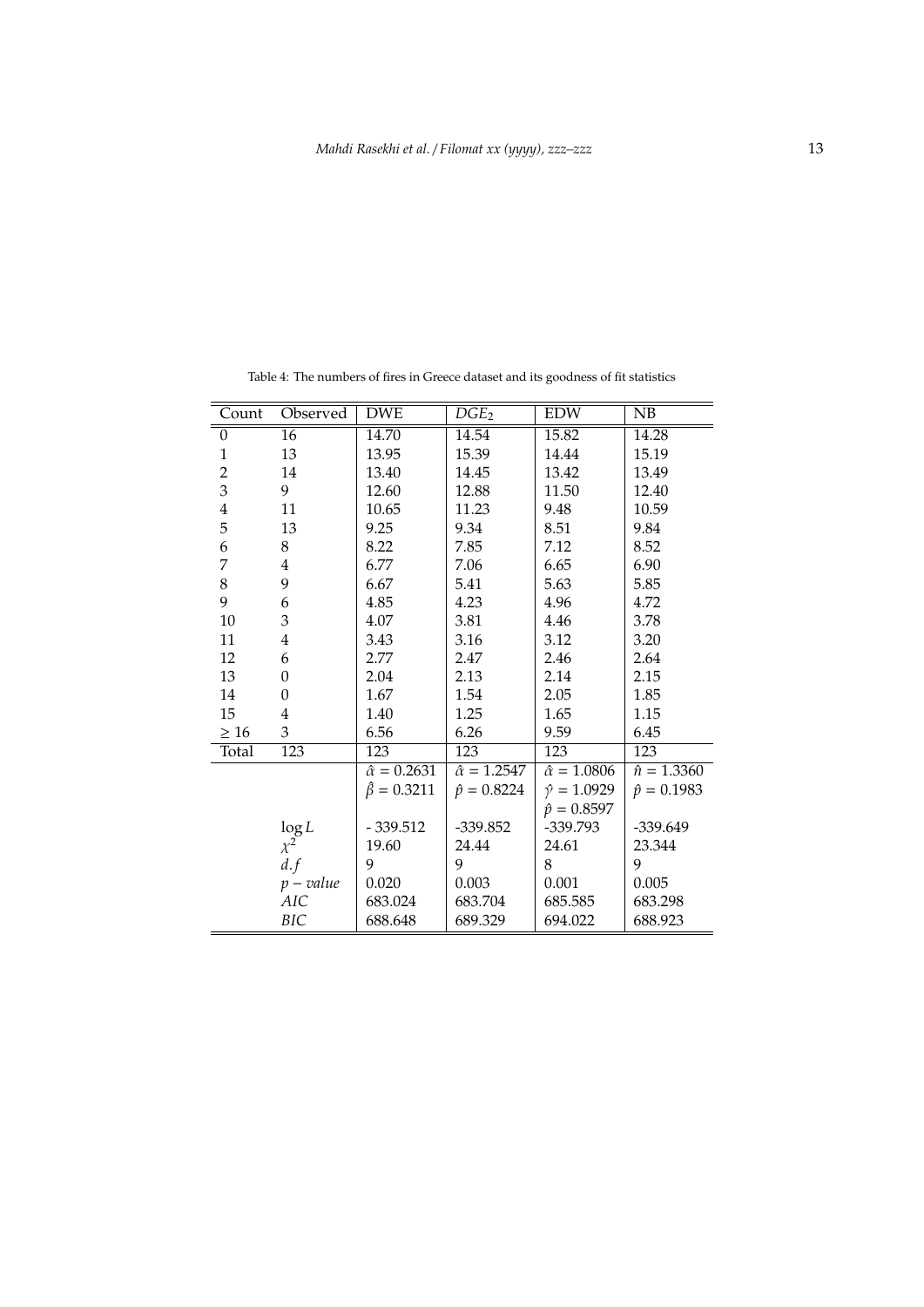#### **References**

- [1] M. Aghababaei Jazi, C. D. Lai and M. H. Alamatsaz, A discrete inverse Weibull distribution and estimates of its parameters, Statistical Methodology 7 (2010) 121-132.
- [2] A. Akinsete, F. Famoye and C. Lee, The Kumaraswamy-geometric distribution, Journal of Statistical Distributions and Applications (2014) 1-17.
- [3] M. H. Alamatsaz, S. Dey,T. Dey and S. Shams Harandi, Discrete generalized Rayleigh distribution, Pakistan Journal of Statististics 32 (2016) 1-20.
- [4] S. Chakraborty and R. D. Gupta, Exponentiated Geometric Distribution: Another Generalization of Geometric Distribution, Communications in Statistics - Theory and Methods 44 (2015) 1143-1157.
- [5] S. Chakraborty and D. Chakravarty, Discrete gamma distributions: properties and parameter estimation, Communications in Statistics- Theory and Methods 41 (2012) 3301-3324
- [6] S. Chakraborty and D. Chakravarty, A Discrete Gumble Distribution, (2014) arXiv: 1410.7568 [math.ST]
- [7] S. Chakraborty and R. D. Gupta, Exponentiated geometric distribution: another generalization of geometric distribution, Communications in Statistics- Theory and Methods 44 (2015) 1143-1157.
- [8] S. Chakraborty, A new discrete distribution related to generalized gamma distribution, Communications in Statistics- Theory and Methods 44 (2015a) 1691-1705.
- [9] S. Chakraborty, Generating discrete analogues of continuous probability distributions- A survey of methods and constructions, Journal of Statistical Distributions and Applications 2 (2015b), 1-19.
- [10] S. Chakraborty and D. Chakravarty, A new discrete probability distribution with integer support on (−∞, ∞), Communications in Statistics- Theory and Methods 45 (2016) 492-505.
- [11] S. Chakraborty and D. Bhati, Transmuted geometric distribution with applications in modeling and regression analysis of count data, SORT (Statistics and Operation Research Transaction) 40 (2016) 153-178.
- [12] T.S. Ferguson , A Course in Large Sample Theory, London: Chapman and Hall, 1996.
- [13] Y. M. Gomez, H. Bolfarine and H. W. Gomez, A new extension of the exponential distribution, Revista Colombiana de Estadistica 37 (2014) 25-34.
- [14] E. Gomez-Deniz, Another generalization of the geometric distribution, Test 19 (2010) 399-415.
- [15] E. Gomez-Deniz and E. Calderin, The discrete lindley distribution: properties and applications, Journal of Statistical Computation and Simulation 81 (2011) 1405-1416.
- [16] I. S. Gradshteyn and I. M. Ryzhik, Table of Integrals, Series, and Products,Academic Press, 2007.
- [17] R. C. Gupta and S. H. Ong, A new generalization of the negative binomial distribution, Computational Statistics and Data Analysis 27 (2004) 887-904.
- [18] G. C. Jain and P.C. Consul, A generalized negative binomial distribution, SIAM Journal of Applied Mathematics 21 (1971) 501-513. [19] D. Karlis and E. Xekalaki, On some discrete valued time series models based on mixtures and thinning, in Proceedings of the
- Fifth Hellenic-European Conference on Computer Mathematics and Its Applications, E.A. Lipitakis, ed. 44 (2001) 872-877.
- [20] J. Keilson and H. Gerber, Some results for discrete unimodality, journal of American Statistical Association 66 (1971) 386-389.
- [21] A. W. Kemp, The discrete half-normal distribution, Advances in mathematical and statistical modeling, (2008) 353-365. [22] S. Kotz, C. B. Read, N. Balakrishnan and B. Vidakovic, Wiley Encyclopedia of Statistical Sciences, Wiley, New York, 2006.
- [23] H. Krishna and P. Singh, Discrete Burr and discrete Pareto distributions, Statistical Methodology 6 (2009) 177-188.
- [24] J. Mačutek, A generalization of the geometric distribution and its application in quantitative linguistics, Romanian Rep. Phys. 60 (2008) 501-509.
- [25] W.Q. Meeker and L. A. Escobar, Statistical Methods for Reliability Data, Wiley, New York, 1998.
- [26] T. Nakagawa and S. Osaki, DiscreteWeibull distribution, IEEE Transactions on Reliability 24 (1975) 300-301.
- [27] V. Nekoukhou, M. H. Alamatsaz and H. Bidram, Discrete generalized exponential distribution of a second type, Statistics 47 (2013) 876-887.
- [28] V. Nekoukhou and H. Bidram, The exponentiated discrete Weibull distribution, SORT 39 (2015) 127-146.
- [29] A. N. Philippou, C. Georghiou and G. N. Philippou, A generalized geometric distribution and some of its properties, Statistics and Probability Letters 1(1983) 171-175.
- [30] M. Rao, Y. Chen, B. C. Vemuri and F. Wang, Cumulative residual entropy: a new measure of information, IEEE Transactions on Information Theory 50 (2004) 1220-1228.
- [31] A. Renyi, On measures of information and entropy, Proceedings of the fourth Berkeley Symposium on Mathematics, Statistics and Probability (1961) 547-561.
- [32] D. Roy, Discrete Rayleigh distribution, IEEE Transactions on Reliability 53 (2004) 255-260.
- [33] R. C. Tripathi, R. C. Gupta and T. J. White, Some generalizations of the geometric distribution, Sankhya Ser. B 49 (1987) 218-223.
- [34] S. R. Valluri, D. J. Jeffrey and R. M. Corless, Some Applications of the Lambert W Function to Physics, Canad. J. Phys. 78 (2000) 823-831.
- [35] G. Upton and I. Cook, Oxford Dictionary of Statistics, Oxford University Presss (2nd edition), 2006.

**Appendix A.** An R code to generate data from a discrete weighted exponential distribution is as follows:

- $rEE$  < function (N, alpha, Beta) {
- probs =  $c((\alpha \ln \alpha / (\alpha \ln \alpha + \beta)$ , 1 – $(\alpha \ln \alpha / (\alpha \ln \alpha + \beta))$

 $dists = runif(N)$ 

 $data = vector (length=N)$